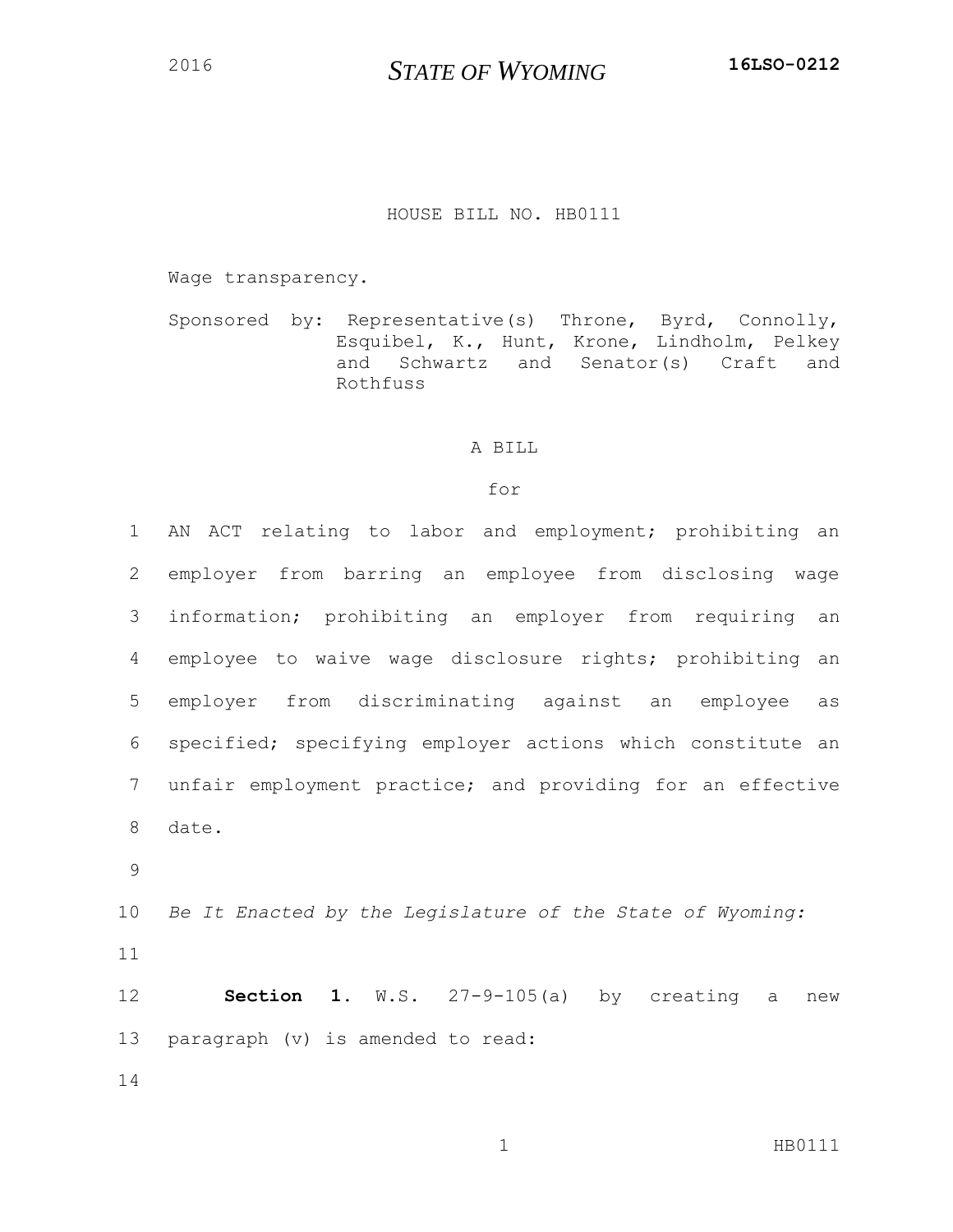**27-9-105. Discriminatory and unfair employment practices enumerated; limitations.** (a) It is a discriminatory or unfair employment practice: 8 (v) For an employer to: (A) Prohibit an employee from disclosing the employee's own wages, discussing the wages of others, inquiring about another employee's wages or aiding or encouraging any other employee to exercise the employee's rights under this paragraph. Nothing in this paragraph shall be construed to create an obligation to disclose wages; (B) Require as a condition of employment nondisclosure of the employee's own wages or require the employee to sign a waiver or other document that denies the employee the right to disclose the employee's own wage information; or